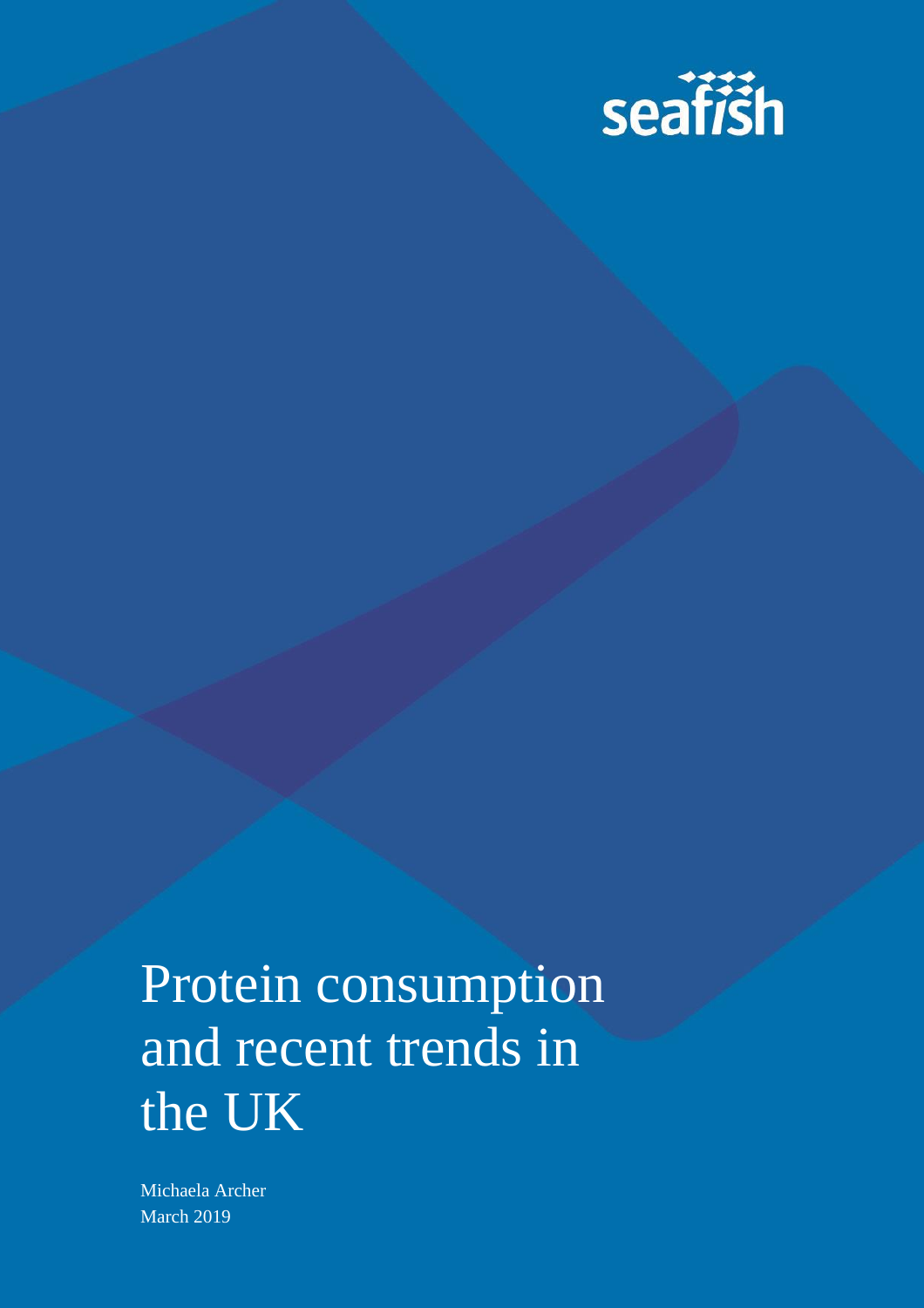#### **Summary**

In recent years, there has been a shift towards more meat free diets, vegetarianism and veganism. The recent rise in popularity of lifestyle dietary changes is driven by perceived health benefits as well as by ethical concerns. Shoppers are still buying meat and fish; more units of meat and fish were purchased in 2018 compared with 2017, however the total volume of fish purchased declined. The servings of protein in foodservice increased over the same timeframe. As the dietary trends are driven by younger consumers, it remains to be seen how and to what extent they will impact on purchases of meat and fish in future. However, the reasons for dietary changes should not be underestimated; the food industry will increasingly be expected to accommodate ethical concerns and offer alternative protein choices.

This factsheet aims to provide an overview of the current data for protein consumption and sales of meat and fish in the UK and, whether UK consumers are really changing their protein consumption habits.

#### **Introduction**

In the past three years, UK media reports refer to the rise of veganism and vegetarianism in the UK, consumers choosing to avoid or reduce eating meat, and meat losing market share to non-meat proteins. There has also been increasing media attention around 'veganuary'<sup>1</sup>, an annual campaign which has been running since 2014 to encourage people to eat a vegan diet for January. Underpinning some of the media coverage are a myriad of consumer surveys, showing significant increases in the number of people reporting to follow a meat-free diet.

Questions remain as to whether the shift towards veganism and vegetarianism is impacting on the current consumption of traditional types of protein and whether the current situation has longevity or is just a short-term trend.

#### **Useful definitions**

Two main protein categories referred to in this factsheet are;

- Animal or meat protein; includes meat, meat products, fish, seafood.
- Non-meat protein; vegetable based protein plus other types of protein derived from non-meat sources.

Different diets each have their own definition;

- A meat-free diet may include fish and shellfish.
- Pescatarian; eats seafood (finfish and shellfish), but not meat.
- Flexitarian; a primarily vegetarian diet but occasionally eats meat or fish.
- Vegetarian; does not eat meat or fish.
- Vegan; does not eat or use any animal or animal derived products.

 $\overline{\phantom{a}}$ 

<sup>1</sup> <https://veganuary.com/>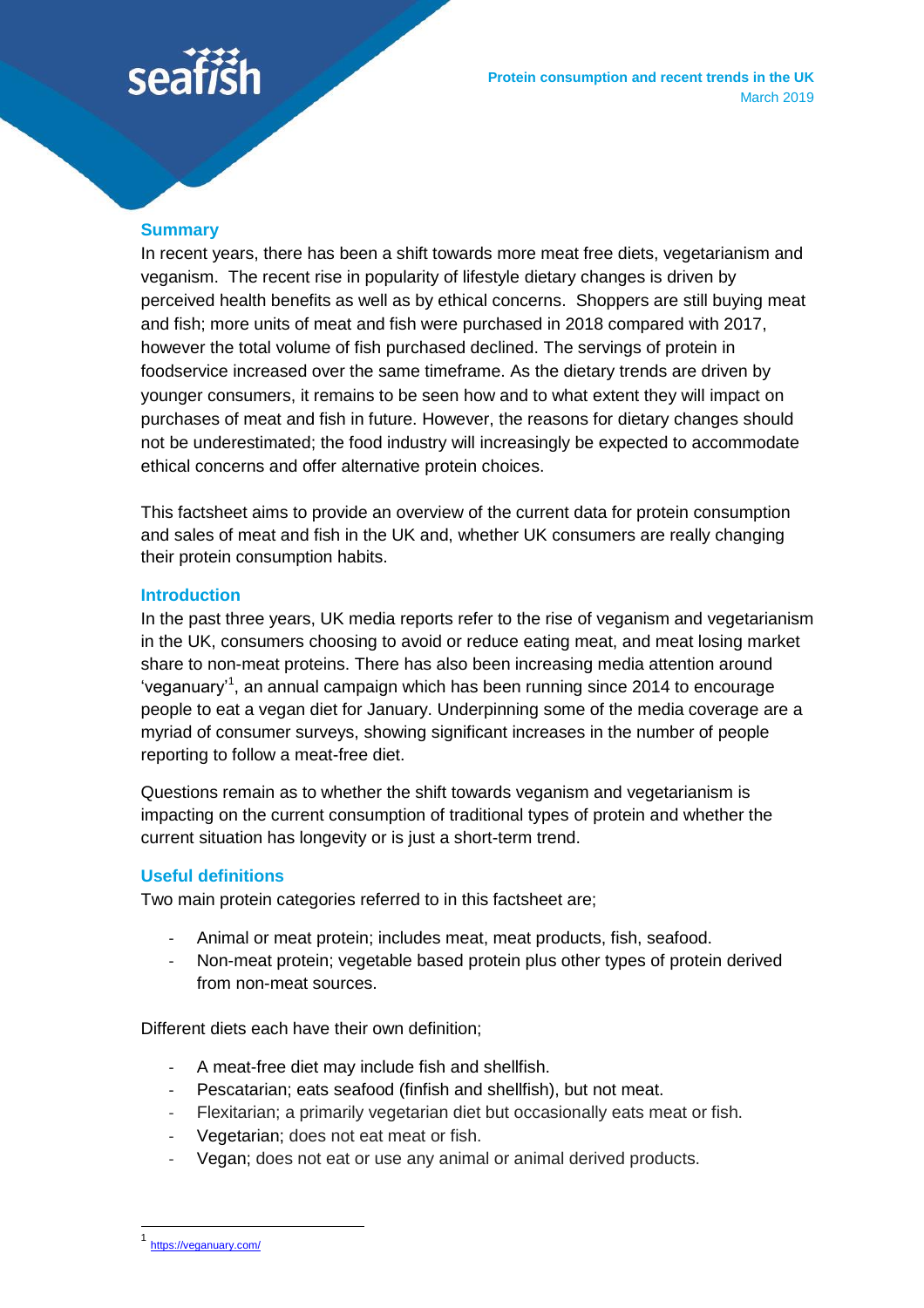

### **Estimates of the number of vegetarians and vegans in the UK**

There is no official census of vegetarians and vegans in the UK; instead estimates from different surveys are available.

In 2017, the Food Standards Agency<sup>2</sup> surveyed 3,118 adults aged over 16 in England, Wales and Northern Ireland. This found the respondents who considered themselves vegetarian was 3%, with less than 1% stating they were vegan. This left 96% of those surveyed eating a diet including animal protein. Extrapolating these figures to the UK population for mid-2017 (66.04m)<sup>3</sup> would result in an estimate of 1.98m vegetarians and 0.66m vegans.

An Ipsos MORI survey<sup>4</sup> of 9,933 people aged 15+ in 2016 for the Vegan Society, identified that 3.25% of GB adults never eat meat of any form as part of their diet. The Vegan Society extrapolated to an estimate of around 0.54m vegans in Great Britain in 2016 (see Fig. 1), whilst also suggesting a significant rise in the estimated number of vegans from previous years.



Figure 1 – Estimate of the number of vegetarians and vegans in Great Britain

 *Reference BBC*<sup>5</sup>

#### **Recent surveys on vegetarian and vegan trends**

Surveys or polls should be seen as indicative, as respondents typically provide an answer they think they should rather than reality, however they provide valuable insight into current consumer thinking. In the past year, a number of studies or surveys exploring UK consumer diets have been released, all showing varying estimates and opinions on what is happening with the rise of meat-free diets. However they all have shown some similar findings; UK diets are changing, with non-meat, vegetarian or vegan diets increasingly popular.

In 2018, Kantar Worldpanel<sup>6</sup> published figures showing 29% of evening meals contained no meat or fish, compared with 28% in 2016 and 27% in 2015 and 2014. But the rise of

 $\overline{\phantom{a}}$ 2 [https://www.food.gov.uk/sites/default/files/media/document/food-and-you-w4-combined-report\\_0.pdf](https://www.food.gov.uk/sites/default/files/media/document/food-and-you-w4-combined-report_0.pdf)

<sup>3</sup> <https://www.ons.gov.uk/peoplepopulationandcommunity/populationandmigration/populationestimates/datasets/populationestimatesforukenglandandwalesscotlandandnorthernireland>

<sup>4</sup> <https://www.ipsos.com/ipsos-mori/en-uk/vegan-society-poll>

<sup>5</sup> <https://www.bbc.co.uk/news/business-44488051>

<sup>6</sup> <https://www.kantarworldpanel.com/en/PR/Why-2018-is-the-year-Brits-went-vegan>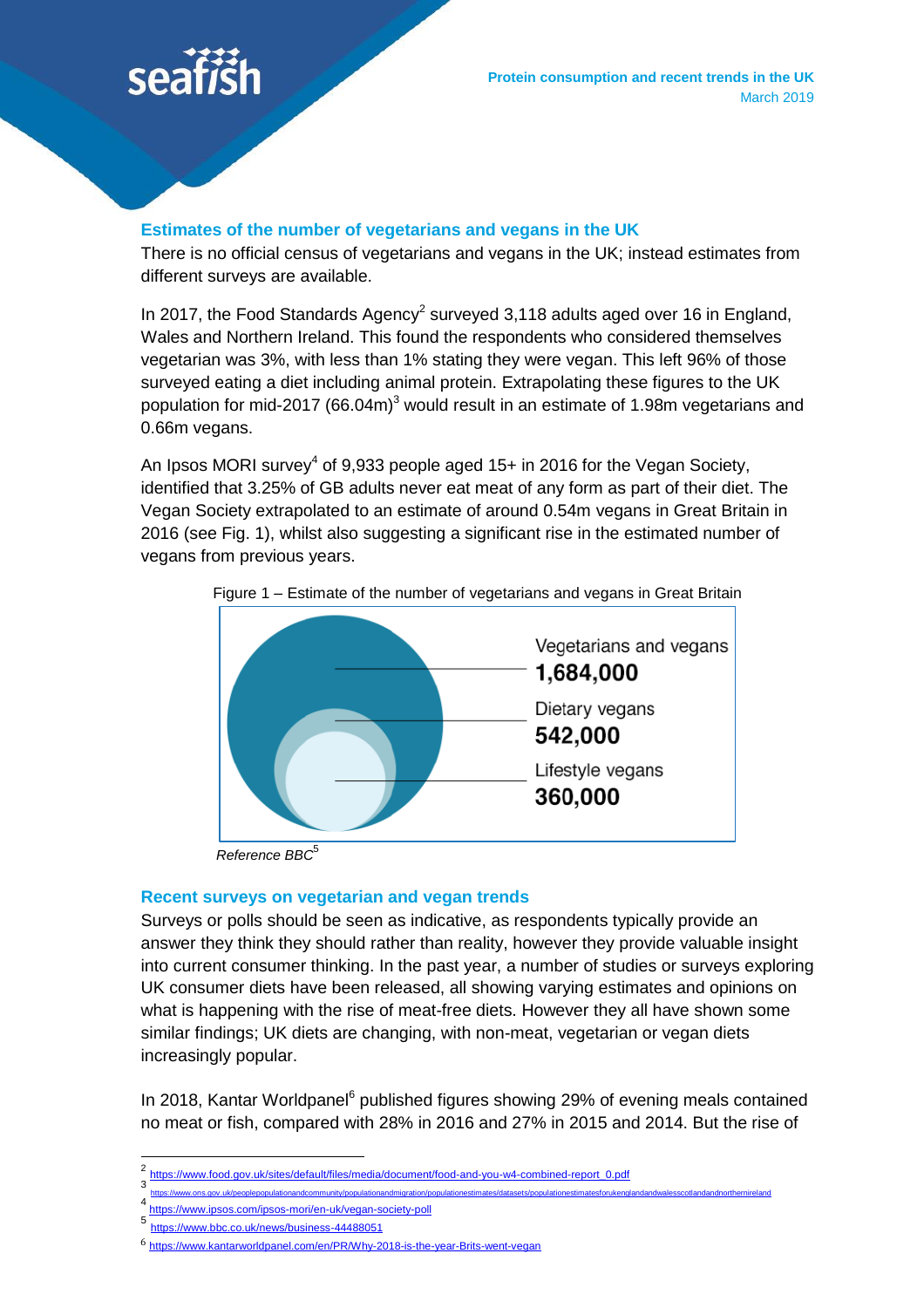vegan and vegetarian diets does not necessarily mean consumers are moving away from meat overall; Kantar reported fresh meat and poultry had a strong year in 2017.

In April 2018, the Grocer<sup>7</sup> reported on a Harris Interactive survey of more than 2,000 people. 6% of those surveyed said they were vegetarian, 4% pescatarian, and 2% vegan. If this is extrapolated to the UK population, it suggests 7.8m people no longer consume meat, with 3.9 million identifying themselves as vegetarian. The intention to change their diet and reduce meat consumption in the next twelve months was agreed by 25% of those surveyed. The reasons why people changed their eating habits included concerns around animal welfare and the environmental impact of meat. This survey found the trends are more apparent amongst younger consumers compared with the over 55's age group. However, of those surveyed, 50% found plant based alternatives more expensive than meat, whilst 48% agreed that meat contains important nutrients and is a vital part of a healthy diet.

In May 2018, BMG Research<sup>8</sup> surveyed a representative sample of 1,507 adults living in GB. Their findings showed 12% of those who eat meat may consider changing to a vegan diet. This figure increases for those who considered themselves vegetarian (21%) or pescatarian (25%). Of those surveyed, vegetarian and pescatarian diets were more popular than vegan diets (3% and 4% of those surveyed respectively, compared to less than 1% vegan). Just under one fifth of those surveyed said their meat consumption had recently decreased. If those surveyed changed to a vegan diet, they would miss meat, notably chicken, beef and fish (excluding shellfish). The survey indicated the main reason to consider a vegan diet is for health benefits.

Data from IGD ShopperVista<sup>9</sup>, based on a survey of 2,055 British shoppers, showed 1 in 6 shoppers either follow or are considering a vegan diet. In the age group 18-24, this rose to 1 in 3 shoppers. The findings indicate that the increased adoption of plant-based diets is not a fad; the reasons for shoppers changing their habits (health, ethical concerns) are not going away. This is particularly apparent in the younger generation (18-24), who are more socially conscious and will require the food industry to adapt to meet their expectations.

Attracting media attention in late 2018, Compare the Market<sup>10</sup> surveyed 2,000 adults in the UK. Their findings suggested 7% of those surveyed are vegan, 14% are vegetarian, and 31% of those polled are eating less meat than they used to. This suggests the UK now has 3.5 million vegans, up from 0.54 million compared to two years before. However, the questions were around people's intentions to change to being vegan or being vegetarian, if they wanted to reduce their impact on the planet.

In October 2018 a YouGov survey<sup>11</sup> of 2,008 people was undertaken, where half the respondents were 'millennials' (aged 20-35) and 'Generation X' (aged 36-53). When

 $\overline{a}$ 

<sup>7</sup> <https://www.thegrocer.co.uk/home/topics/future-of-meat/12-of-brits-follow-meat-free-diet-the-grocer-research-shows/565771.article>

<sup>&</sup>lt;sup>8</sup> <https://www.bmgresearch.co.uk/veganism-britain-today-seven-key-facts/>

<sup>&</sup>lt;sup>9</sup> IGD ShopperVista; Veganism: millennial fad or fact?

<sup>10</sup> <https://www.comparethemarket.com/car-insurance/content/cars-against-humanity/>

<sup>11</sup> YouGov, Restaurant Consumer Survey, 2018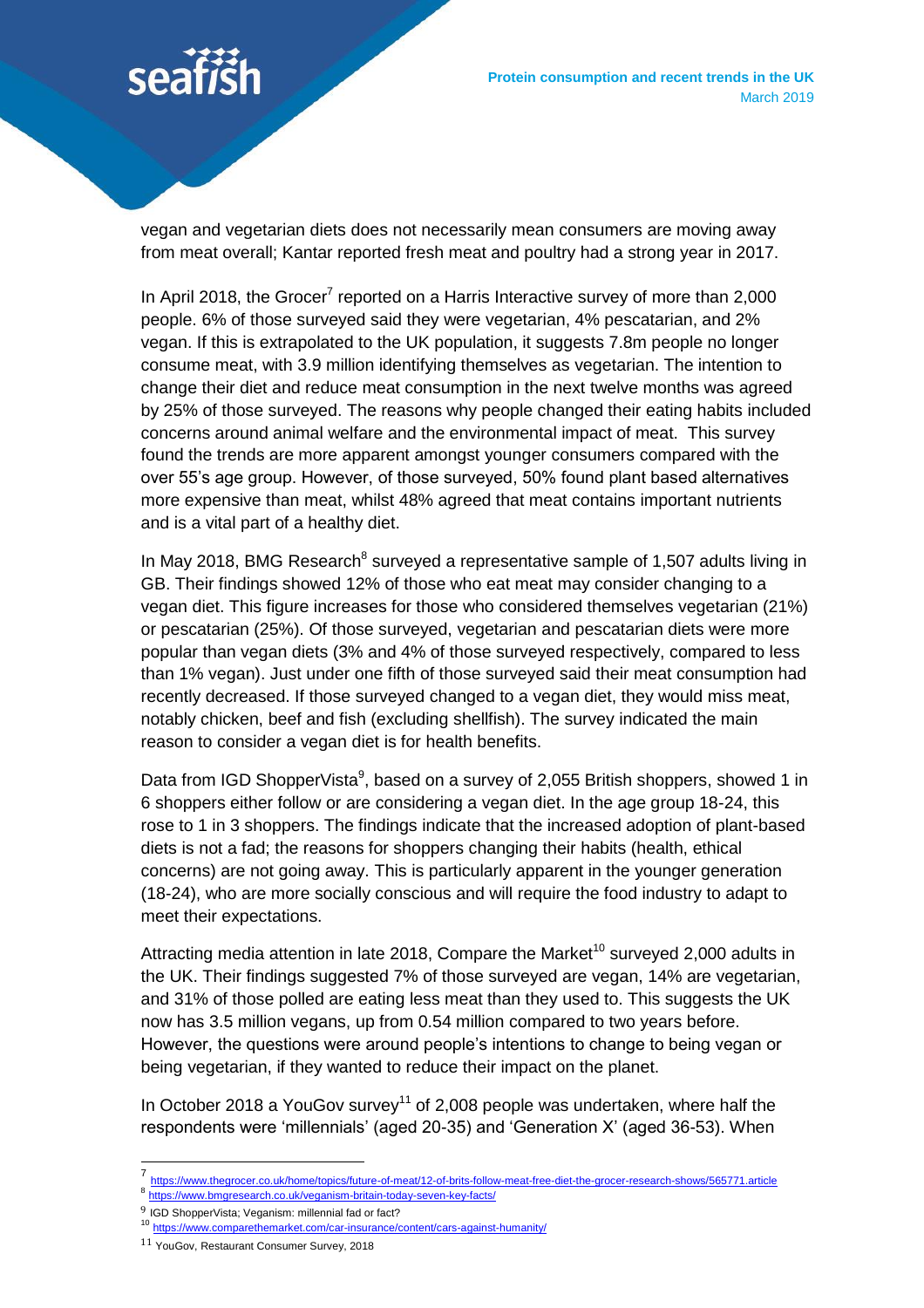asked what types of restaurants will be most in demand in the next two years, 75% of millennials predicted vegan, vegetarian or those with environmental credentials.

In November 2018, Mintel<sup>12</sup> provided an overview into their latest research on the UK meat-free foods market. They report that in 2017, more than half of new product launches in the meat-free foods market were vegan or contained no animal ingredients, a rise from 28% in 2014. It suggests that the appeal of meat-free foods extends beyond vegans; 56% of UK adults ate a vegetarian / meat-free food in the six months to July 2018. The meat-free foods market was estimated to reach £740m in 2018. The 22% growth in sales of meat-free products seen from 2013 to 2018 is expected to continue to increase by a further 44% by 2023, to £1.1bn. Their findings showed 34% of meat eaters reduced their meat consumption in 2018, with younger age groups (25-34) most likely to have done so.

In autumn 2018, Waitrose released a report $13$  which included a feature 'the new vegetarian revolution'. This was based on a poll of 2,000 adults who shop across different retailers, as well as analysing transactions in Waitrose stores. The headline findings were; 33.5% of the population are cutting down or cutting out meat; 21% are flexitarian; 9.5% are vegetarian and 3% are vegan. However, more than half of those describing themselves are vegetarian or vegan do sometimes eat meat. The main reasons for changing to meat free diets are (in order); animal welfare, health, environmental concerns, dislike of the taste of meat, better tasting food, fashion. People are looking for meat free inspiration through the week.

The latest report<sup>14</sup> from Nielsen shows 21% of shoppers are actively seeking vegetarian and vegan options, more than those seeking organic and sustainably produced. 25% are replacing meals containing meat with vegetarian/vegan options, with 10% eating vegetarian/vegan options at least once a week. The vegan shopper is younger (less than 35 years old), pre-family, typically living in London and the South West and more likely to shop online. According to their latest survey, 9% of households have a vegetarian or vegan member.

### **Protein consumption and consumer purchases**

### **Protein consumption**

 $\overline{a}$ 

Defra<sup>15</sup> family food provides data on trends of food purchased for UK consumption over a number of years. The data on meat, fish and soya/novel proteins shows the main sources of dietary protein are meat and to a much lesser extent fish, with a comparatively small, but increasing, quantity of soya and novel protein foods consumed (Fig. 2).

<http://www.mintel.com/press-centre/food-and-drink/more-than-half-of-all-meat-free-new-product-launches-in-the-uk-carry-a-vegan-claim-1> 13

<https://www.waitrose.com/content/dam/waitrose/Inspiration/Waitrose%20&%20Partners%20Food%20and%20Drink%20Report%202018.pdf> <sup>14</sup> Nielsen, Unpicking vegetarian and vegan

<sup>15</sup> <https://www.gov.uk/government/statistics/family-food-201617>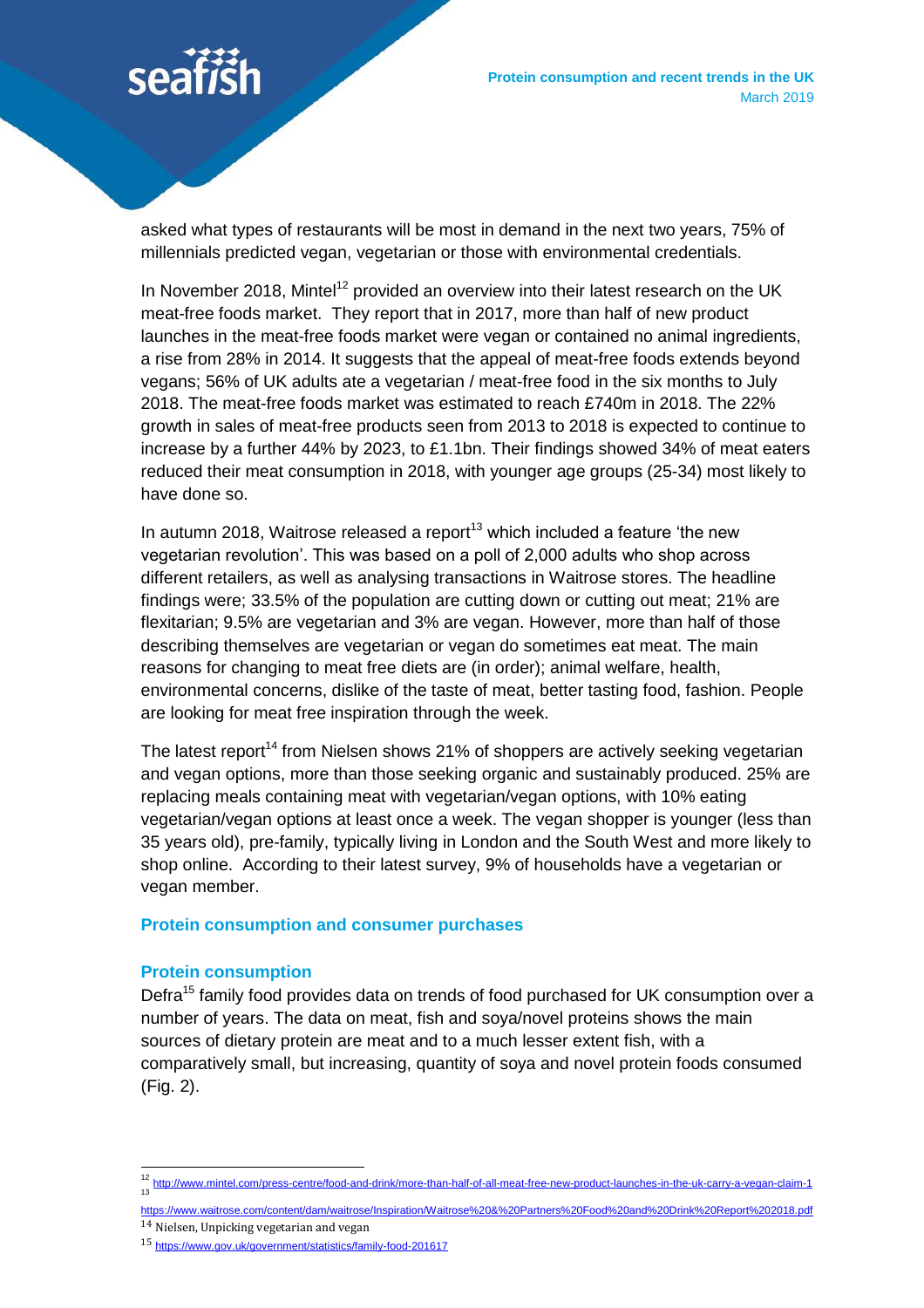

Figure 2 - Quantity of meat, fish and soya/novel protein purchased for consumption in UK households (1974 to 2016-17)



*Meat*; the most popular types of meat consumed at home are chicken, beef, lamb, pork. Processed meat including bacon and ham, meat pies, sausages and burgers have generally been stable or show slight downward trends over the last 10 years. Ready meals and convenience meat products continue their upward trend.

*Fish*; household purchases of fish and fish products have fallen steadily since 2006. Ready meals account for over one third of fish purchases.

*Soya and novel protein foods* have slowly increased their presence in UK home consumption.

*Takeaway food*; the quantities of main food types purchased from takeaways for consumption at home, is only available from 2011. This data shows that in 2016-17, meat purchases rose to 60g per person per week, whereas fish declined to 9 g per person per week. There is no data for non-meat protein.

**Consumer purchases; how meat and fish are performing in GB foodservice** All data is from NPD Crest, to year ending December 2018 (YE Dec. 2018)

The top line performance of GB foodservice shows an estimated consumer spend of £56.6bn, across 11.3bn visits. The total number of food and drink servings was 28.9bn.

Overall servings are shown in two main categories; protein and non-protein, however non-protein includes vegetables, chips etc., and so does not just depict non-meat protein sales. In this context, 'protein' includes meat and fish products. It is evident that overall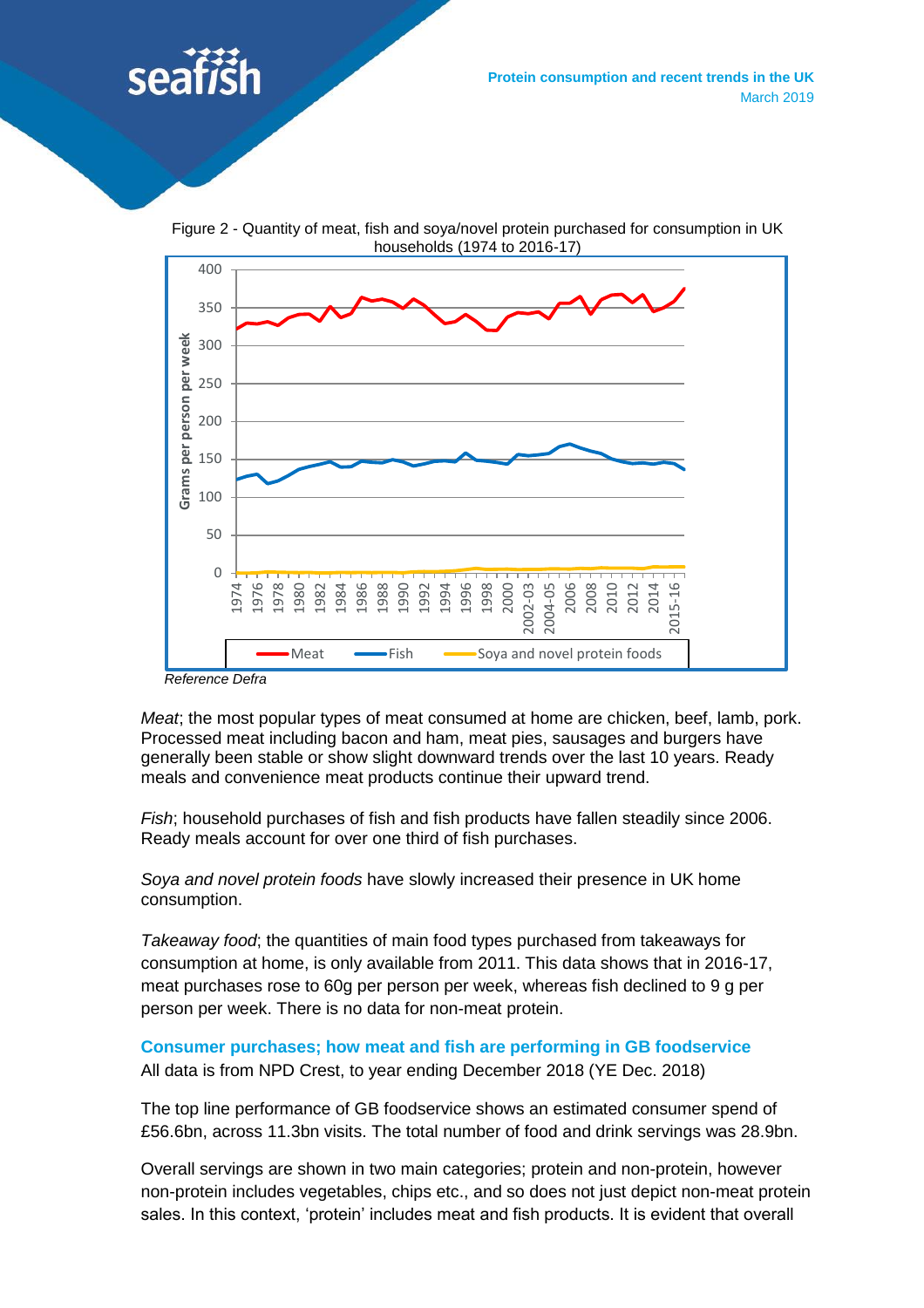

'protein' servings were in strong growth to YE December 2018 (+7.3% based on the previous year). 'Protein' also took a larger share of out of home servings. (Fig. 3)



Looking in more detail at the protein purchases when eating out of home, in the YE Dec. 2018, all meat and seafood experienced growth. Poultry and pork were most popular, followed by beef & veal, seafood and, in last place, lamb. (Fig. 4)



Figure 4 – Total out of home; protein servings share and incidence (YE Dec. 2018)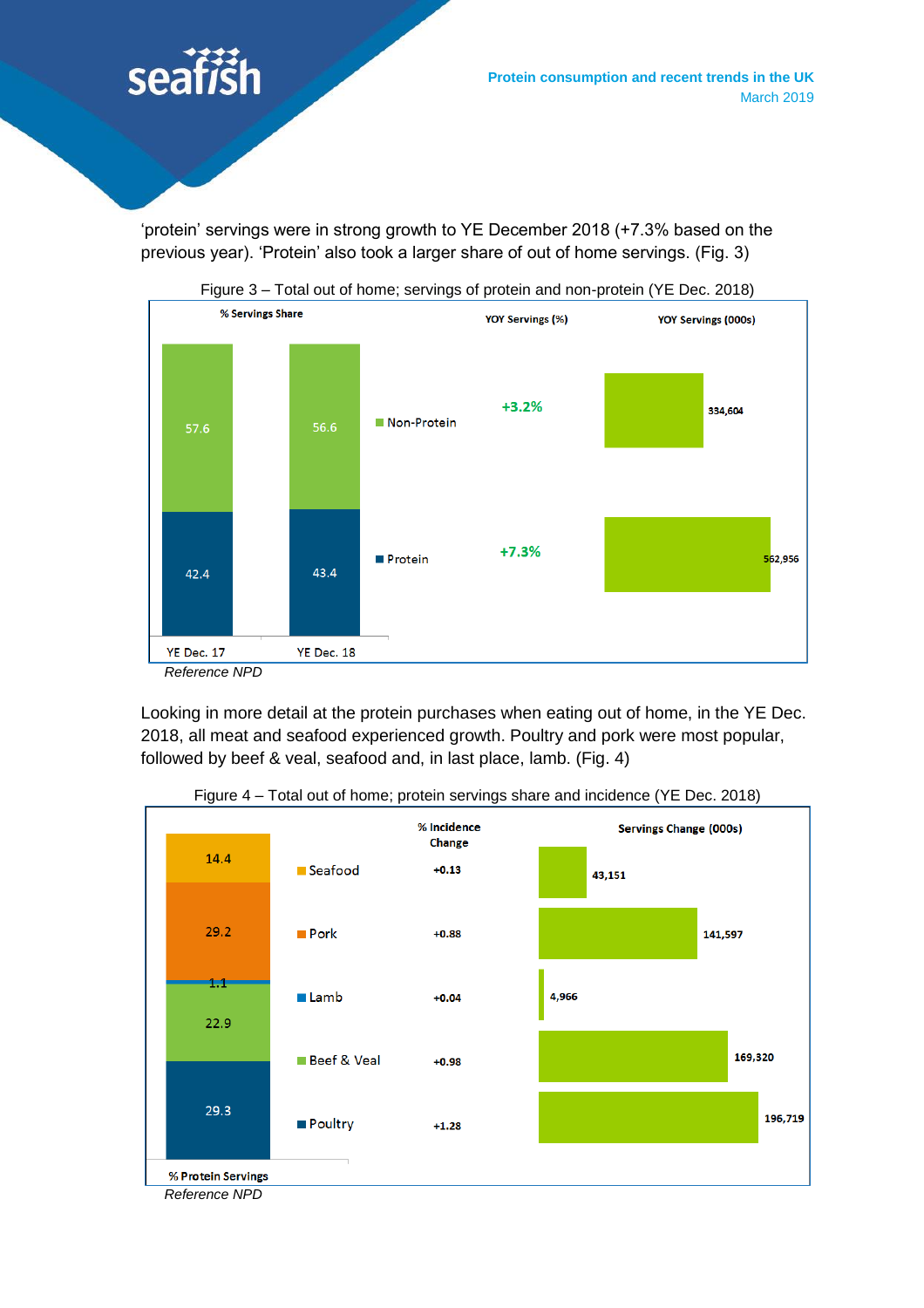

**Consumer purchases; how meat and fish are performing in GB multiple retail** All data is from Nielsen.

In the 52 weeks ending  $29<sup>th</sup>$  December 2018, the total spend on total meat and poultry fell to £7,182m (down 1% from previous year), reflecting reduced spend across each of the main meat protein categories (Fig. 5). Conversely, spend on fish (all seafood) increased to £3,283m (up from £3,253m in the same period in 2017).

Despite the fall in sales value, the number of units sold across total meat and poultry rose by 6m (up from 2,320m to 2,326m) (Fig. 6). Seafood sales showed 3m more units sold than in the previous year (up from 1,159m in 2017 to 1,162m in 2018), driven by chilled fish. However, in the same period, the total volume of fish and shellfish sold was down nearly 4,000t, to just over 314,000t, whilst the average price per kg increased 2.2% to £10.45. Shoppers are clearly still buying fish in-store, but in less overall quantity than the previous year and for a higher cost per kg.





*Reference Nielsen*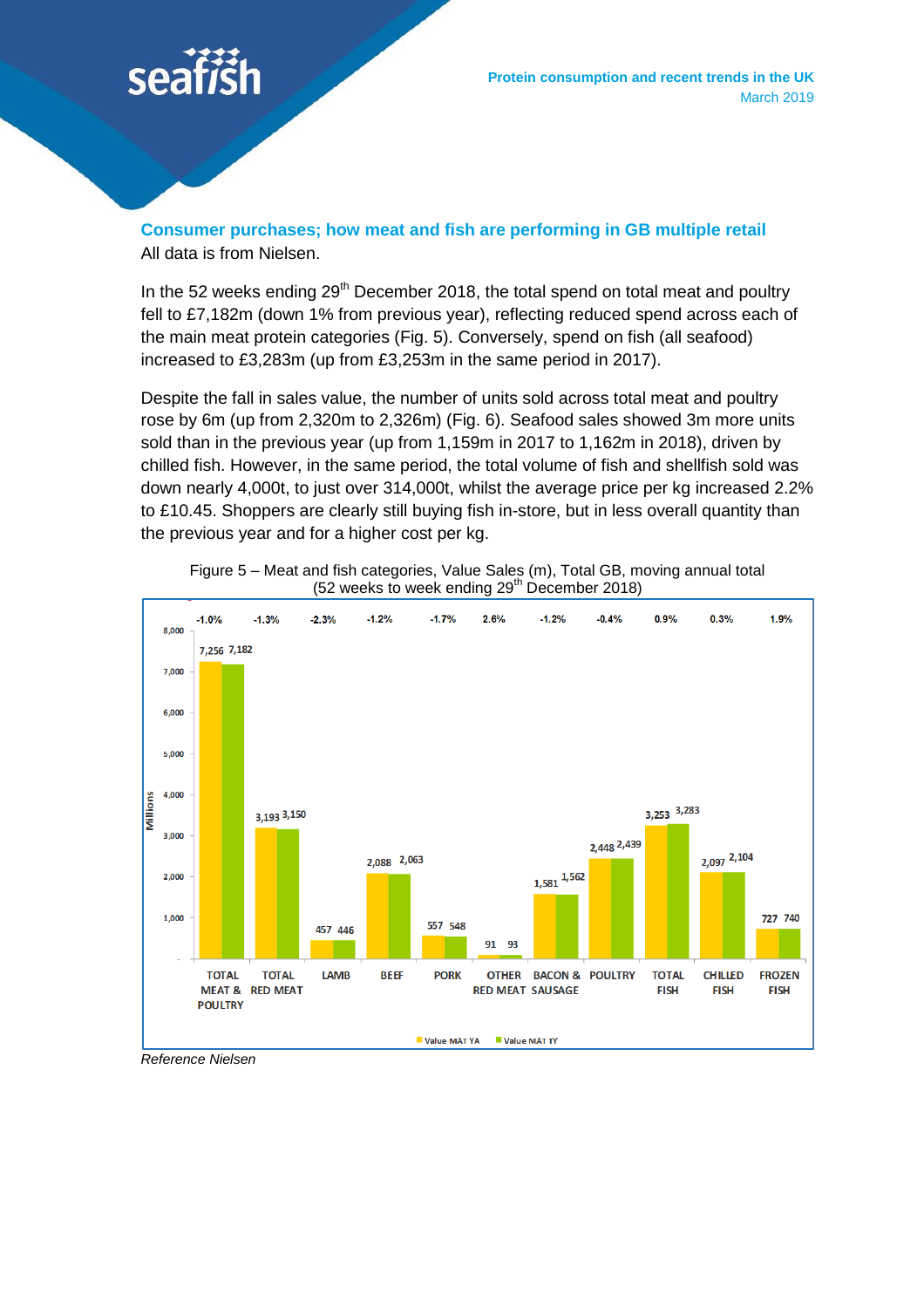



Figure 6 – Meat and fish categories, Unit Sales (m), Total GB, moving annual total (52 weeks to week ending 29<sup>th</sup> December 2018)

 *Reference Nielsen*

#### **Why UK consumers are changing what they buy**

Consumer tastes are evolving, with a range of different dietary combinations or choices now being followed. In 2017, 'free from' foods were worth £1.1bn in value, up almost £200m on the previous year (Nielsen)<sup>16</sup>.

There are many factors influencing consumers and why they make the choices they do. Ceasing to eat meat or animal products can be for cultural or religious reasons, ethical reasons (e.g. animal welfare), or dietary considerations (e.g. health).

The increasing importance of 'ethical' credentials (Fig. 7) depicts a 16 year trend of increasing consumer spend on 'ethical produce', from just over £1bn in the year 2000, to nearly £10bn in 2016. Spending on 'free range eggs and poultry, vegetarian meat alternatives and sustainable fish' has also increased over that time; however it appears to be relatively static from 2011 onwards (estimated around £2bn pa). It is impossible to know how much of this spend is only on vegetarian meat alternatives.

16 Nielsen, State of the Nation 2018

 $\overline{a}$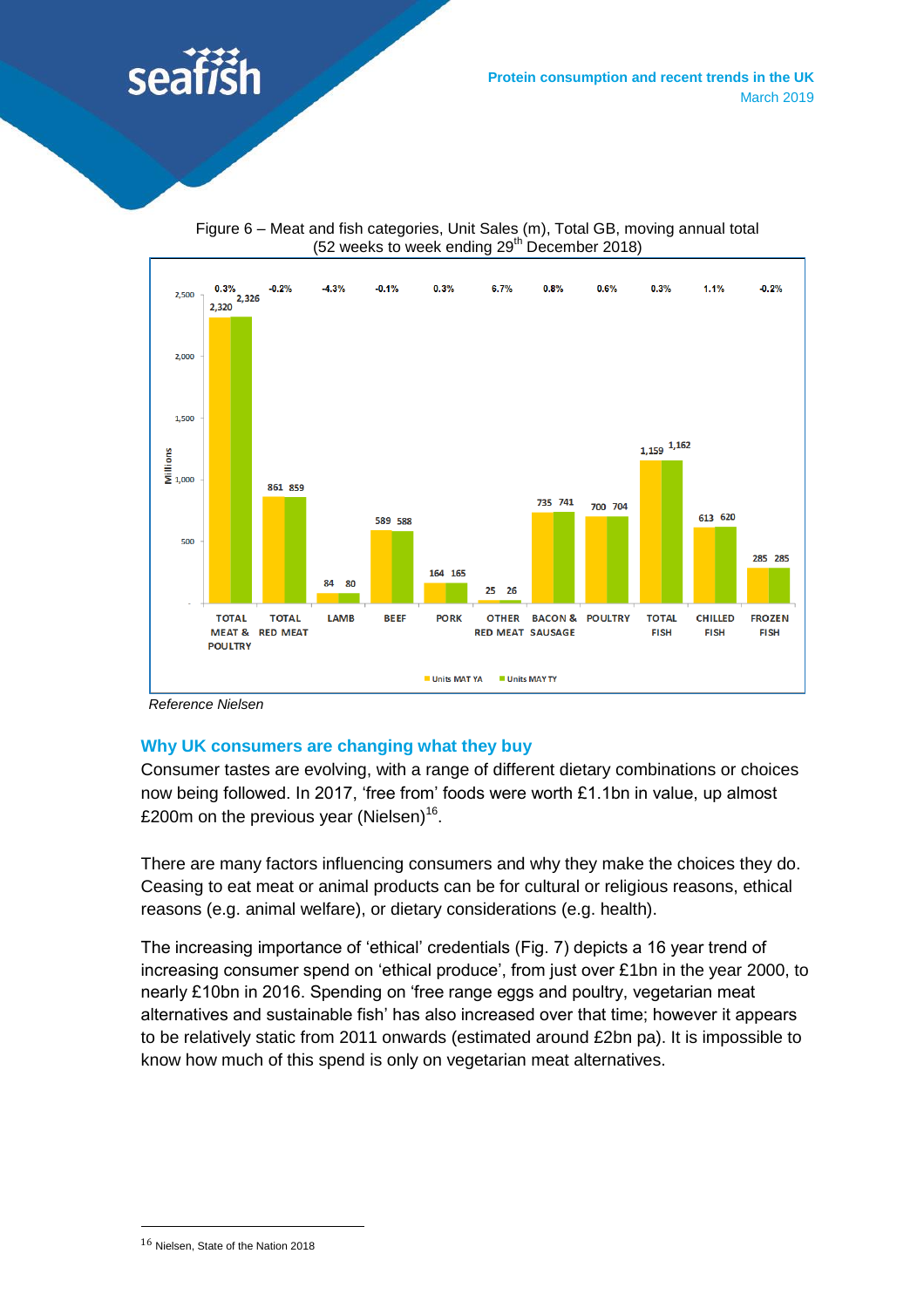



Figure 7 - UK trend in sales of ethical produce (Defra, 2018)<sup>17</sup>

This trend is also reflected in the findings of Nielsen HomeScan data. HomeScan polls a panel of 15,000 UK consumers on an ongoing basis to determine their habits and preferences. Whilst value for money, natural products and convenience are still of greatest importance, 'free-from', vegetarian, sustainable products/better for the environment and vegan are also important, and are actively sought by around 10% or less of those surveyed (Fig. 8), indicating their increasing importance to UK consumers.



Figure 8 – Credentials consumers are looking for in new food and drink purchases (shown as a % of HomeScan respondents)

 $\overline{a}$ 

*Reference Nielsen*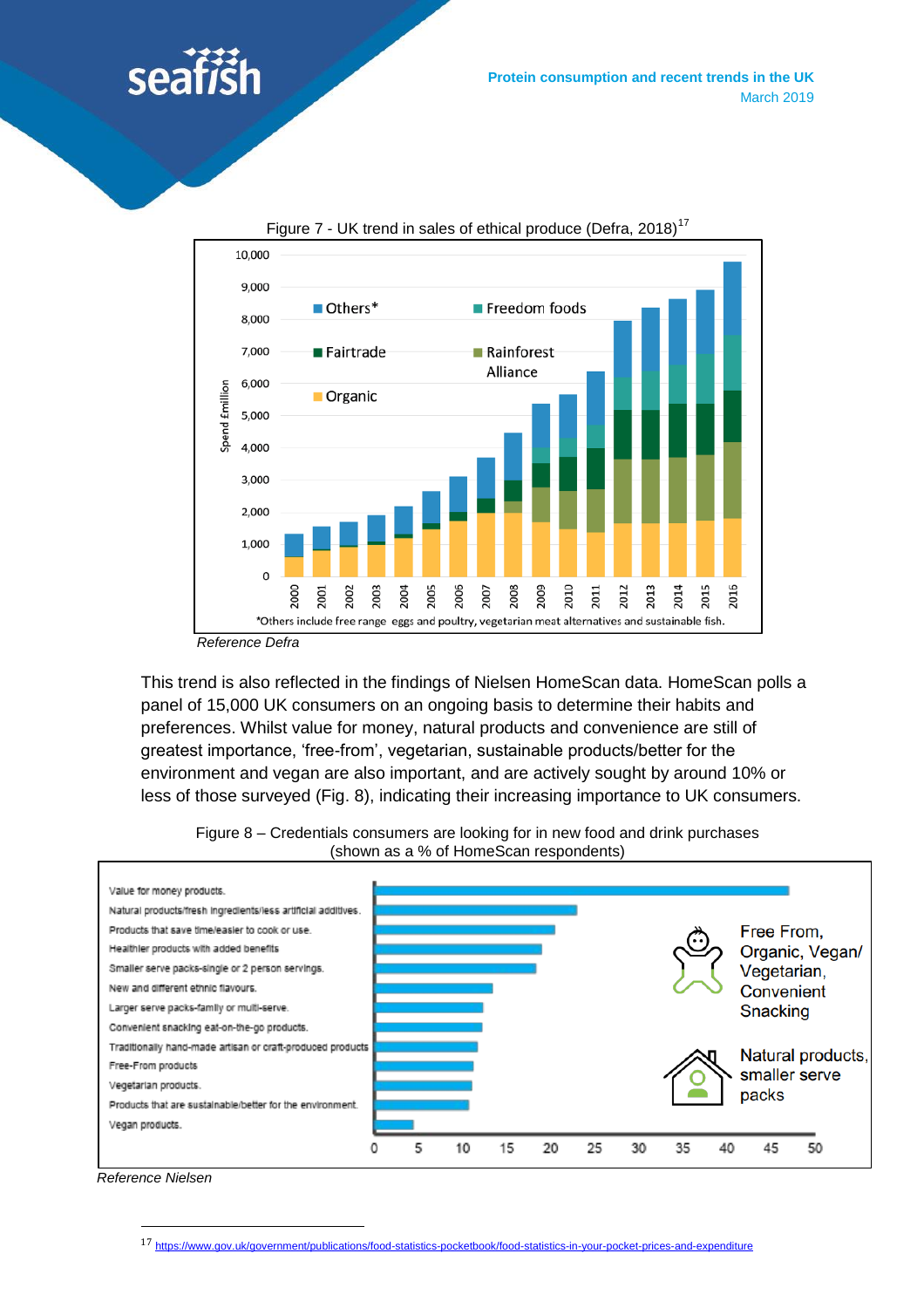

The appeal of 'free from' is also increasing; of those polled, the frequency of purchase increased from 35% to 41% between 2016 and 2017. The main reasons for purchase are personal choice or due to dietary restrictions, however ethical credentials are also driving these purchases (Fig. 9).



Figure 9 – The main reasons provided for why people buy 'free from' (figures shown as a % of HomeScan respondents)

 *Reference Nielsen*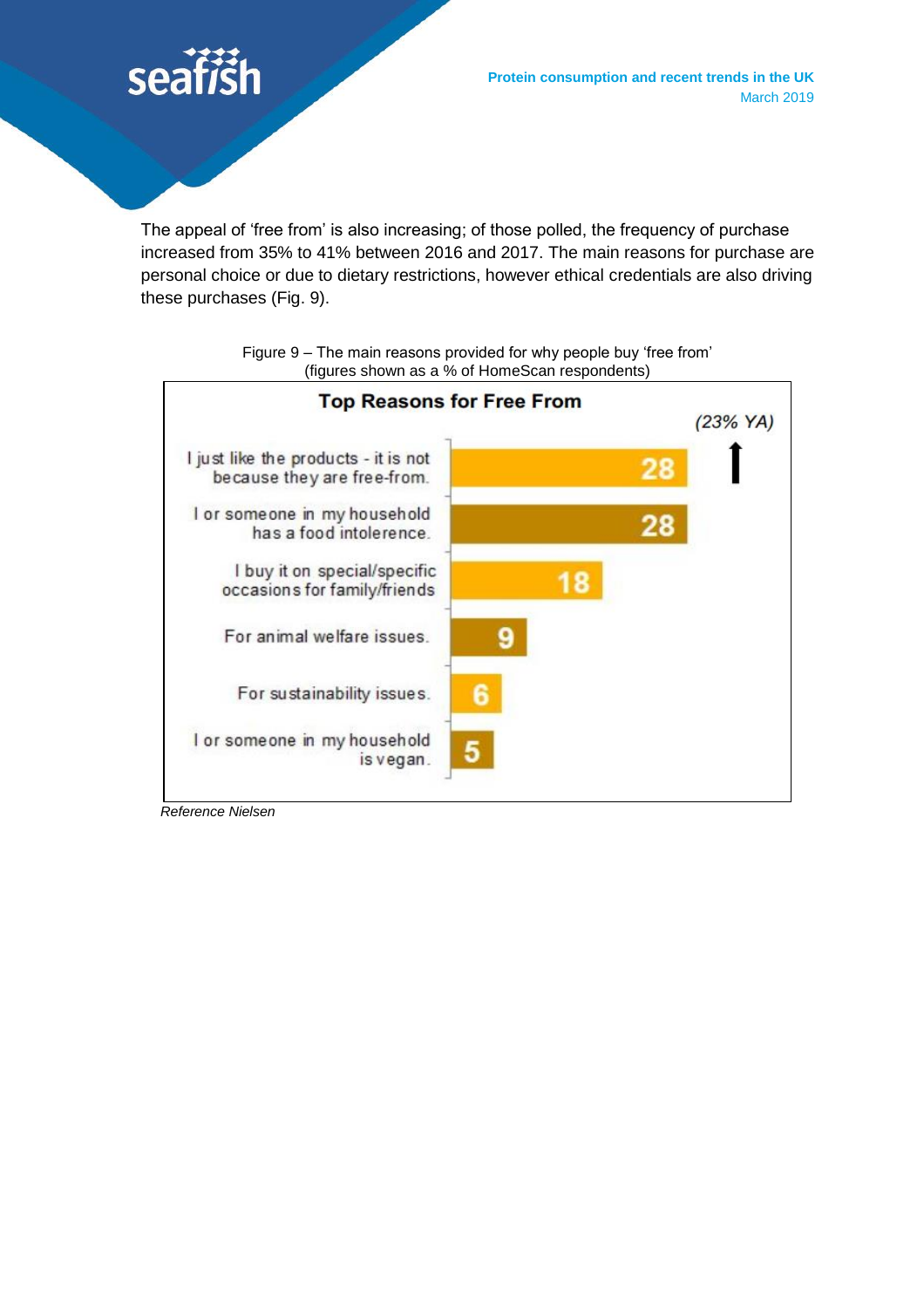# **Key takeaways**

- Animal protein remains popular with over 90% of UK consumers still including meat and fish in their diet. For at home consumption, the past ten years has seen an increased shift towards convenience foods and ready meals (which will typically contain less protein than a joint of meat).
- Shoppers are still buying meat and fish; current data from Nielsen shows more units of meat and fish were purchased in 2018 compared with 2017, however the total volume of fish purchased declined. The servings of protein in foodservice increased over the same timeframe.
- Recent polls indicate that a proportion of consumers are opting to reduce their intake of meat and fish, switching to replace some meals with meat-free / fish-free options.
- Consumers are also adopting different diets to avoid eating meat and fish, with a vegetarian diet still the most popular dietary change, followed by pescatarian then vegan. The incidence of the different diets has increased in recent years.
- The recent rise in popularity of 'lifestyle' dietary changes is driven by perceived health benefits as well as by ethical concerns. As the trends appear to be driven by younger consumers, it remains to be seen how and to what extent these trends will impact on purchases of meat and fish in future.
- The reasons for younger consumers to change their diets are important and should not be considered as just a current fad. They will expect the food industry to make changes to accommodate the increasing importance of 'free from' and embed ethical practices in food products on sale.
- Other factors are currently impacting on animal protein purchases, with value for money a significant consideration for UK shoppers and diners at present. In addition to health and ethical concerns, current high food prices are also likely to be having a significant influence on people's decisions to continue eating as much meat/fish as they used to.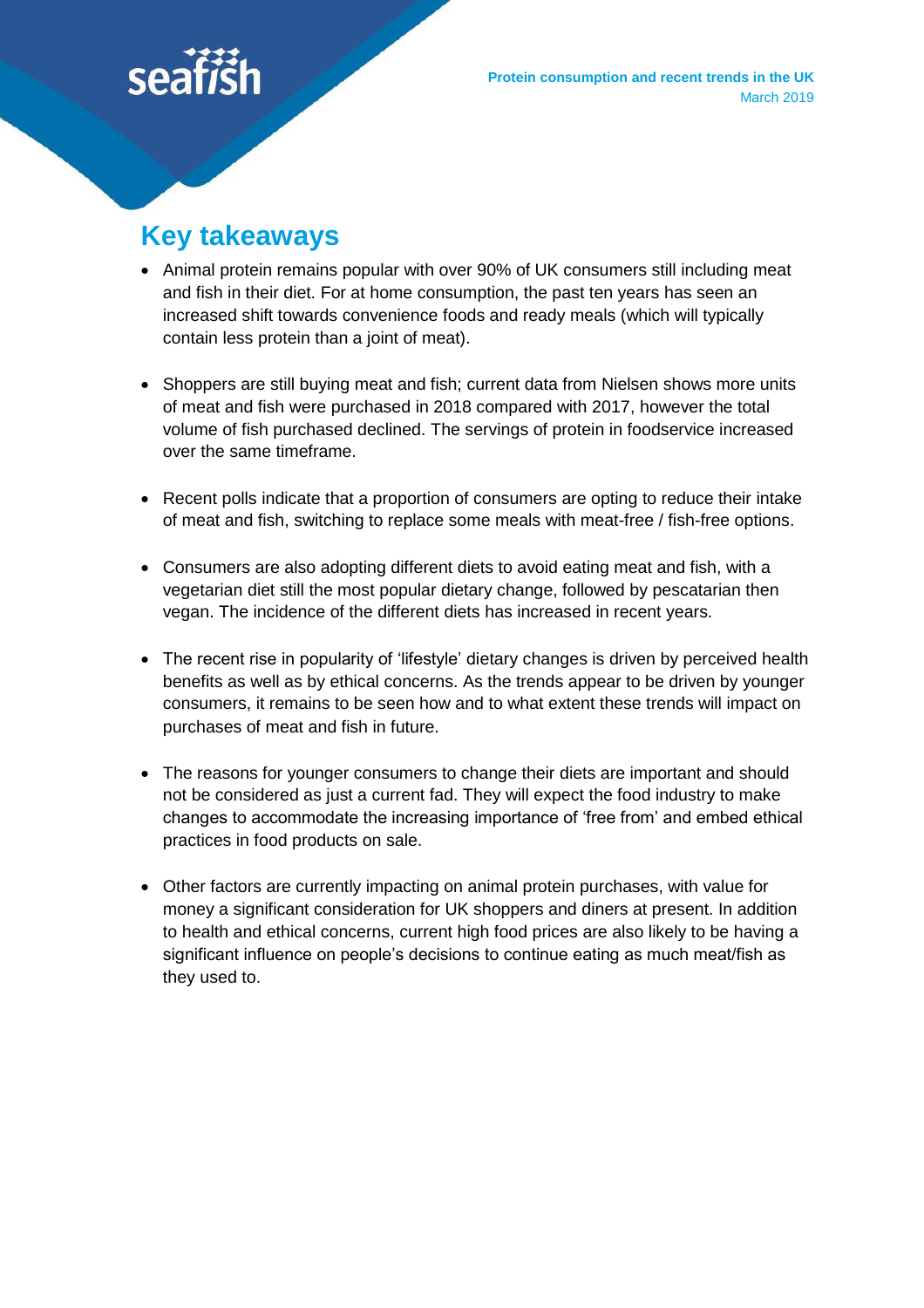## **References**

- BBC (June 2018), Veganism: Why is it on the up? <https://www.bbc.co.uk/news/business-44488051>
- BMG Research (May 2018), [https://www.bmgresearch.co.uk/veganism-britain-today](https://www.bmgresearch.co.uk/veganism-britain-today-seven-key-facts/)[seven-key-facts/](https://www.bmgresearch.co.uk/veganism-britain-today-seven-key-facts/)
- Compare the Market survey, Cars against Humanity, (2018), <https://www.comparethemarket.com/car-insurance/content/cars-against-humanity/>
- IPSOS MORI (2016), Incidence of Vegans Research, Poll Conducted for The Vegan Society - [https://www.ipsos.com/sites/default/files/migrations/en](https://www.ipsos.com/sites/default/files/migrations/en-uk/files/Assets/Docs/Polls/vegan-society-poll-2016-topline.pdf)[uk/files/Assets/Docs/Polls/vegan-society-poll-2016-topline.pdf](https://www.ipsos.com/sites/default/files/migrations/en-uk/files/Assets/Docs/Polls/vegan-society-poll-2016-topline.pdf)
- Defra, Family Food 2016-17, [https://www.gov.uk/government/statistics/family-food-](https://www.gov.uk/government/statistics/family-food-201617)[201617](https://www.gov.uk/government/statistics/family-food-201617)
- Defra, Food Statistics in your pocket: Prices and expenditure: 22 November 2018, [https://www.gov.uk/government/publications/food-statistics-pocketbook/food-statistics](https://www.gov.uk/government/publications/food-statistics-pocketbook/food-statistics-in-your-pocket-prices-and-expenditure)[in-your-pocket-prices-and-expenditure](https://www.gov.uk/government/publications/food-statistics-pocketbook/food-statistics-in-your-pocket-prices-and-expenditure)
- Food Standards Agency (2017), The Food & You Survey, Wave 4, Combined Report for England, Wales and Northern Ireland: [https://www.food.gov.uk/research/food-and](https://www.food.gov.uk/research/food-and-you/food-and-you-wave-four)[you/food-and-you-wave-four](https://www.food.gov.uk/research/food-and-you/food-and-you-wave-four) and [https://www.food.gov.uk/sites/default/files/media/document/food-and-you-w4](https://www.food.gov.uk/sites/default/files/media/document/food-and-you-w4-combined-report_0.pdf) [combined-report\\_0.pdf](https://www.food.gov.uk/sites/default/files/media/document/food-and-you-w4-combined-report_0.pdf)
- Full fact checker <https://fullfact.org/health/vegans-uk/> and <https://fullfact.org/health/vegetarian-vegan-uk/>
- Grocer survey (April 2018), [https://www.thegrocer.co.uk/home/topics/future-of](https://www.thegrocer.co.uk/home/topics/future-of-meat/12-of-brits-follow-meat-free-diet-the-grocer-research-shows/565771.article)[meat/12-of-brits-follow-meat-free-diet-the-grocer-research-shows/565771.article](https://www.thegrocer.co.uk/home/topics/future-of-meat/12-of-brits-follow-meat-free-diet-the-grocer-research-shows/565771.article)
- Grocer (July 2018) [https://www.thegrocer.co.uk/home/topics/future-of-meat/what-uk](https://www.thegrocer.co.uk/home/topics/future-of-meat/what-uk-shoppers-think-about-meat-free-and-plant-based-in-12-charts/568844.article)[shoppers-think-about-meat-free-and-plant-based-in-12-charts/568844.article](https://www.thegrocer.co.uk/home/topics/future-of-meat/what-uk-shoppers-think-about-meat-free-and-plant-based-in-12-charts/568844.article)
- Guardian (November 2018) [https://www.theguardian.com/business/2018/nov/01/third](https://www.theguardian.com/business/2018/nov/01/third-of-britons-have-stopped-or-reduced-meat-eating-vegan-vegetarian-report)[of-britons-have-stopped-or-reduced-meat-eating-vegan-vegetarian-report](https://www.theguardian.com/business/2018/nov/01/third-of-britons-have-stopped-or-reduced-meat-eating-vegan-vegetarian-report)
- Kantar Worldpanel (January 2018), Why 2018 is the year Brits went vegan, <https://www.kantarworldpanel.com/en/PR/Why-2018-is-the-year-Brits-went-vegan>
- Mintel (November 2018), [http://www.mintel.com/press-centre/food-and-drink/more](http://www.mintel.com/press-centre/food-and-drink/more-than-half-of-all-meat-free-new-product-launches-in-the-uk-carry-a-vegan-claim-1)[than-half-of-all-meat-free-new-product-launches-in-the-uk-carry-a-vegan-claim-1](http://www.mintel.com/press-centre/food-and-drink/more-than-half-of-all-meat-free-new-product-launches-in-the-uk-carry-a-vegan-claim-1)
- Office of National Statistics (2017), Estimates of the population for the UK, England and Wales, Scotland and Northern Ireland [https://www.ons.gov.uk/peoplepopulationandcommunity/populationandmigration/popul](https://www.ons.gov.uk/peoplepopulationandcommunity/populationandmigration/populationestimates/datasets/populationestimatesforukenglandandwalesscotlandandnorthernireland) [ationestimates/datasets/populationestimatesforukenglandandwalesscotlandandnorthe](https://www.ons.gov.uk/peoplepopulationandcommunity/populationandmigration/populationestimates/datasets/populationestimatesforukenglandandwalesscotlandandnorthernireland) [rnireland](https://www.ons.gov.uk/peoplepopulationandcommunity/populationandmigration/populationestimates/datasets/populationestimatesforukenglandandwalesscotlandandnorthernireland)
- Planday, 2018, YouGov survey Restaurant Consumer Survey
- Waitrose, Food and Drink Report 2018-19, [https://www.waitrose.com/content/dam/waitrose/Inspiration/Waitrose%20&%20Partne](https://www.waitrose.com/content/dam/waitrose/Inspiration/Waitrose%20&%20Partners%20Food%20and%20Drink%20Report%202018.pdf) [rs%20Food%20and%20Drink%20Report%202018.pdf](https://www.waitrose.com/content/dam/waitrose/Inspiration/Waitrose%20&%20Partners%20Food%20and%20Drink%20Report%202018.pdf)